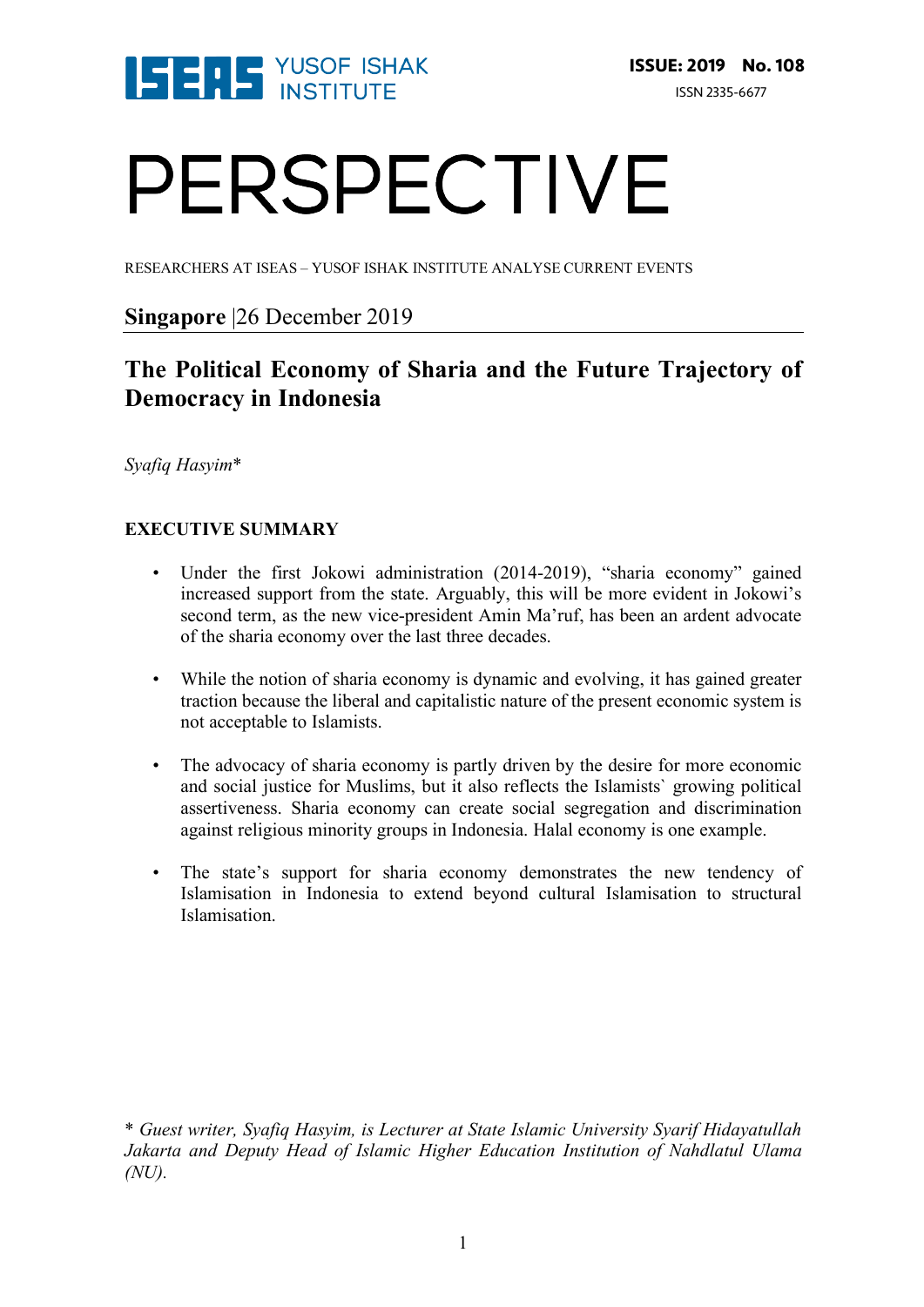

#### **INTRODUCTION**

In Indonesia, there has been an increasing tendency to incorporate sharia into the legal and public sphere (shariatisation) since the post-reform era (since 1998). The country's openness provides a space not only for the conventional economy, but also a religious or faith-based economy. For the last 20 years, the Indonesian government has been introducing many state laws that were influenced by sharia: such as state laws on Islamic Banking and Halal Product Assurance. A clear trajectory for the shariatisation of the economy was established during the first Jokowi administration (2014-2019). Under the second Jokowi administration, such sharia-influenced laws are expected to be increasingly clearer and stronger considering that Ma'ruf Amin, a very important figure behind the sharia economy initiative, is now the Vice President of Indonesia (2019-2024). Sharia economy should gain a broader support from the state and society because it is perceived by some groups as a system that can improve the economic prospects of Indonesian Muslims. This expectation, however, is not free of a deeper political interest and support of the sharia economy by the Muslim elites, and is not necessarily just aimed at improving the economic prospects of Muslims, but is also for personal benefits instead.

The implementation of sharia economy in Indonesia is not purely related to economics, but is also very much about the politics of identity and the winning of votes. In this regard, it is intended to produce more political rather than economic benefits. For some Indonesian Muslims, sharia economy is not only instrumental in establishing social justice and welfare for inner Muslim groups, it is also a demonstration of their religious and political identity as Muslims.

To gain support from the Muslim community, the narrative of sharia economy is developed towards addressing the relative backwardness of Indonesian Muslims in the economic arena. Non-Muslims are perceived as dominating the economy at the cost of Muslims' wellbeing. The Muslims in turn, as the majority, think that they should have control over the country's economy, and sharia economy is perceived as a means for achieving this goal.

#### **A HISTORY OF THE SHARIA ECONOMY**

As a discipline of knowledge, Islamic economy was never discussed in classical Islamic sources. The classical sources of Islam referred to economics as norms, behaviours, lifestyle and institutions, but not as a science. Islamic economy was only first proposed as a discipline of knowledge in the early twentieth century. But as a practice of life, Islamic economy has been with the Muslim community since the era of Prophet Muhammad. Two important modern figures in Islamic economy studies are Mohammad Baqir Al-Sadr, who published *Our Economy* (1961),<sup>1</sup> and Sayyid Abul A'la Maududi, who published *Economic System of Islam (*1970). The driving force behind the birth of Islamic economy as a discipline of knowledge was the resistance to European colonisation of Muslim lands since the beginning of the eighteenth and nineteenth century. The moral imperatives behind the establishment of Islamic economic system was to get rid of capitalism and communism. The propagators of Islamic economy, such as Mawdudi, Sayyid Qutb and Muhammad Baqir al-Sadr looked at contemporary economic systems — capitalism and communism — not only as a contradiction to Islamic values, but also as systems which created economic misfortune for Muslim peoples.2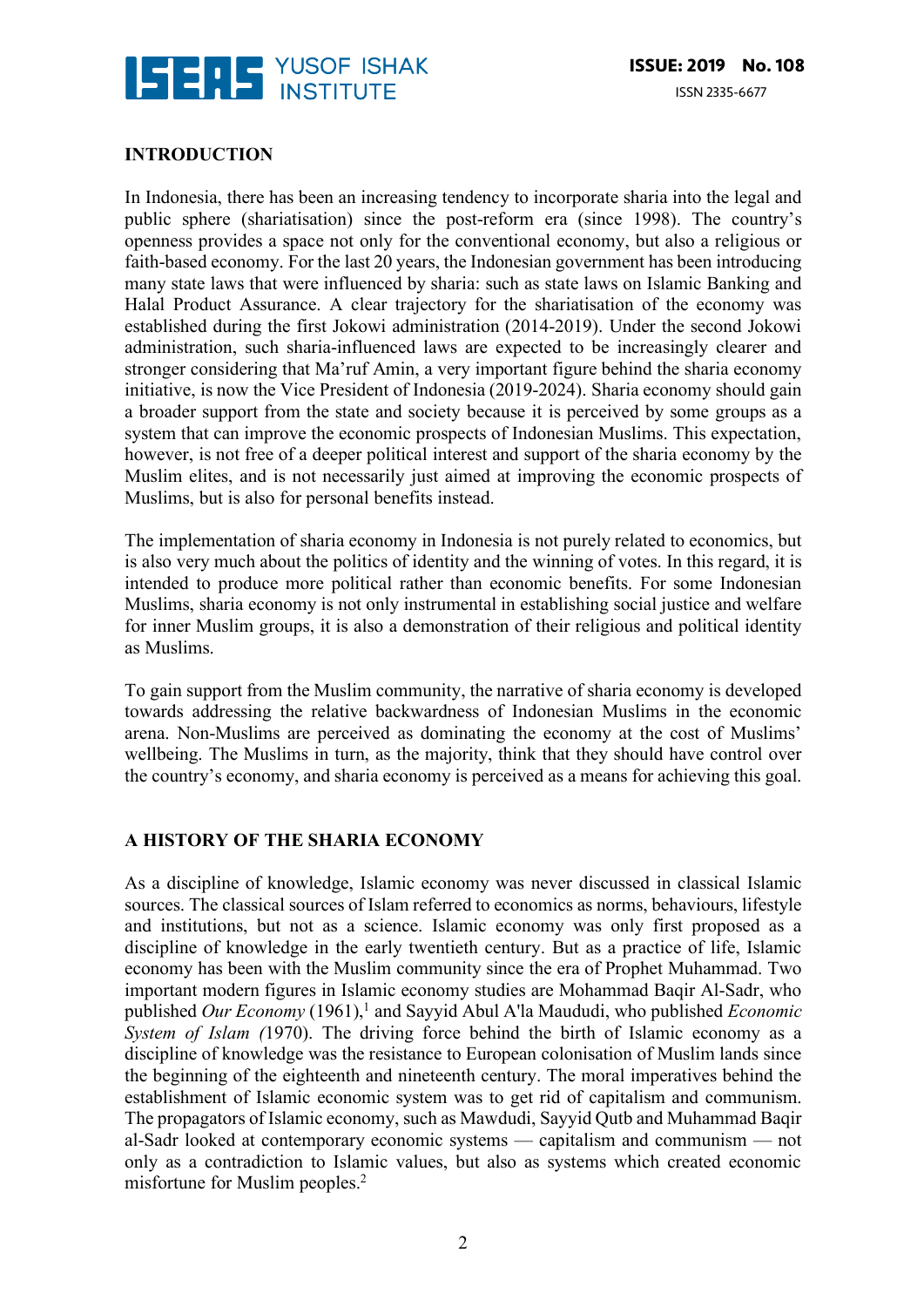

Although the formulation of Islamic economics as a discipline of knowledge among Muslim scholars started in the 1960s and 1970s, Indonesian Muslims began to be aware of its importance only after the proclamation of the Islamisation of sciences project by Raji Al-Faruqi and Naquib Al-Attas. Raji al-Faruqi founded The International Institute of Islamic Thought (IIIT) in 1981 and Naquib al-Attas established The International Institute of Islamic Thought and Civilisation (ISTAC) in 1986. Over time, the influence of IIIT seems to have been stronger than ISTAC. Dawam Rahardjo, Didin Damanhuri, Ahmad Mubarok, Hadimulyo, Iwan Triyuwono, Habib Chirzin, and Bambang Irianto are some of the Indonesian Muslim scholars who promoted the Islamisation of knowledge, who later established the Indonesian Chapter of IIIT in Indonesia in 1996.<sup>3</sup> Some of them would later join the newly Habibie-established Islamic organisation named *Ikatan Cendekiawan Muslim Indonesia* (Indonesian Association of Muslim Intellectuals, or ICMI in short). This was founded in 1990.<sup>4</sup> The issue of Islamic economy was introduced by these proponents of Islamisation of knowledge through the ICMI. As a concrete programme, ICMI initiated support for the establishment of Baytul Mal wa Tamwil (BMT, free *riba*-micro-credit). By contrast, MUI (Ulama Council of Indonesia) defines Islamic economy as *fiqh al-mu'amalah (the thoughts of Islamic legal jurisprudence on transaction and business)*.

In 1991, ICMI and MUI eventually agreed to initiate the creation of the first Islamic Bank called Bank Mu'amalah Indonesia (BMI). Interestingly, the operational concept of BMI refers more to the paradigm of *fiqh-mu'amalah* than to the IIIT concept of Islamic economy, and is framed as acceptance of the traditional concept of *fiqh al-mu'amalah*. From this point, onwards *fiqh al-mu'amalah* started to become the dominant paradigm for Islamic economy in Indonesia. This is the reason why the term "sharia economy" in the Indonesian context is now more acceptable than "Islamic economy".

The relationship between Islam and the economy has attracted many studies. Guiso, Sapienza, and Zingales stated that Islam is negatively associated to growth and market(isation?).<sup>5</sup> Similarly, Timur Kuran argued that Islam is a religion which is hostile to free markets and economic liberalism.6 Frederic Pryor's research portrayed compatibility between Islam and economic development,<sup>7</sup> while Marcus Noland recognised Islam as positively related with economic growth or promotes it.8 Timur Kuran, however, sees sharia economy as a political economic phenomenon which is not separate from the Islamisation agenda. In his statement, he asserted that sharia economy is part of Islamism.<sup>9</sup> From the various perspectives above, it can be concluded that the careful stance of Islam to market(isation?) is not about the market itself, but about whether the market can promote economic justice or not.

In Indonesia, "Islamic economy" refers to the total and comprehensive reconstruction of Islamic thinking on the economy, which is based on the Qur'an and Sunna. This concept was developed and offered by IIIT. The establishment of Bank Muamalat Islam (BMI) resulted from the earlier influence of the IIIT paradigm in the Islamic economy of Indonesia. The influence of the IIIT concept, however, has since faded along with the decline of ICMI.

A new paradigm, called sharia economy, arose and has since become the dominant feature of Islamic economy. MUI developed and proposed sharia economy, which meant the consequential implementation of *fiqh al-mu'amalah* for the economy. MUI's sharia economy narrative does not take any reference from the concept offered by IIIT or by global trends in the Muslim world, which acknowledged the economic difficulties faced by the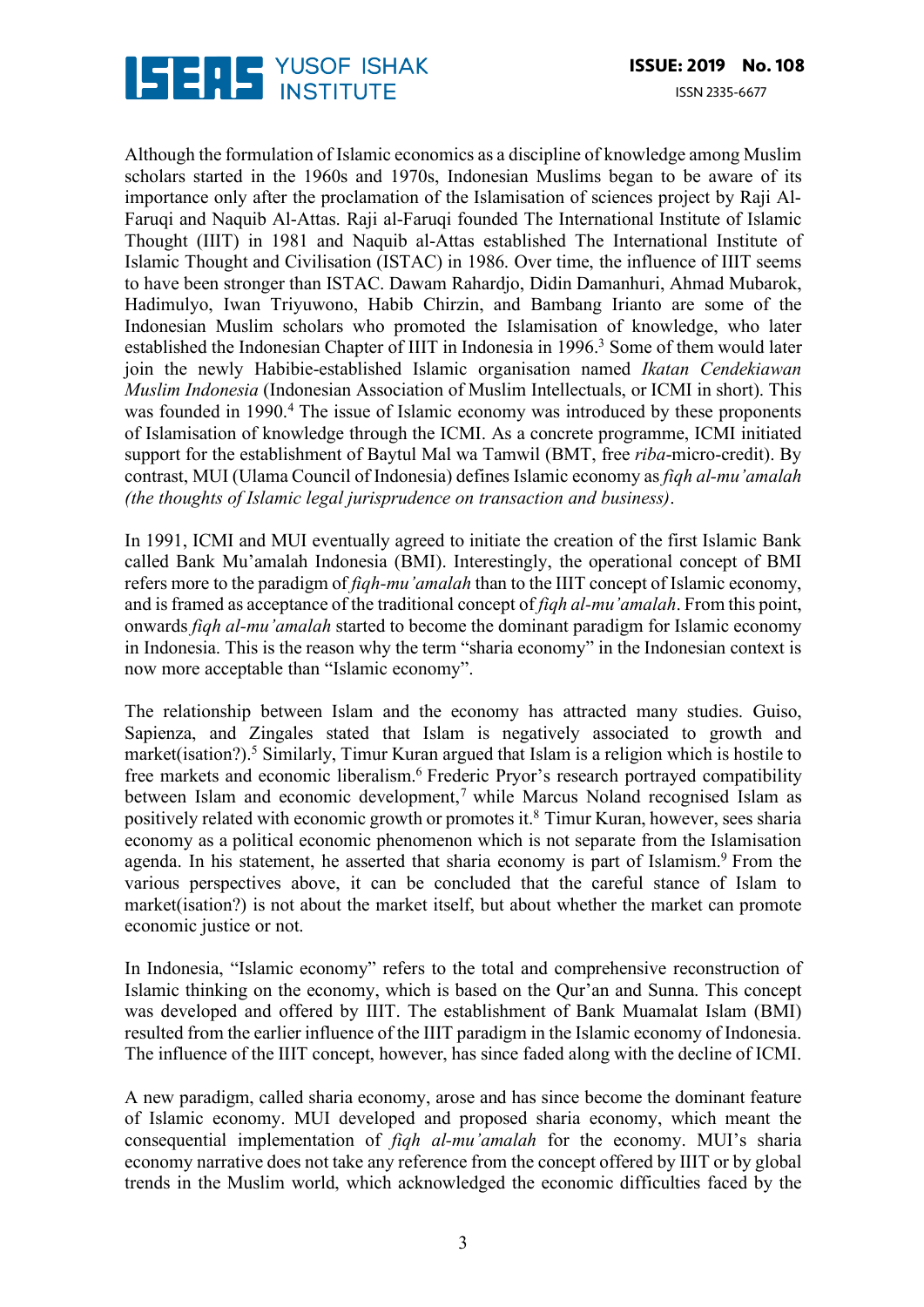

Muslim community. Instead, it subscribes to an economic narrative and thought provided by the classical *fiqh* of Islam. It can be stated here that sharia economy is the revitalization of *fiqh al-mu'amalah*, the branch of Islamic legal jurisprudence which contains rules on how Muslims should carry out business and financial transactions, civil acts and all other aspects in general.

#### **TWO PILLARS OF SHARIA ECONOMY: JOKOWI'S SUPPORT AND** *AKSI BELA ISLAM*

MUI established two important pillars for sharia economy. The first is sharia-based banking and financial businesses. This sector is orchestrated by MUI under an institution called Dewan Syariah Nasional (DSN, National Sharia Council). In the wake of the country's economic problems, the DSN was established in 1997 to fulfill the aspirations of the Muslim community. The vision of DSN is *"memasyarakatkan ekonomi syariah dan mensyariahkan ekonomi masyarakat*" (to socialize sharia economy and to shariatize society).<sup>10</sup> The mission of DSN is to develop sharia economy and sharia-based financial business, as well as to improve the welfare of the community and nation. In order to facilitate and ensure the shariatisation of the economy, the DSN issues sharia certificates and appoints *Dewan Pengawas Nasional* (DPS, Sharia Advisory Board) in all business sectors that use the sharia system.<sup>11</sup> The responsibility of the DPS is to provide fatwa for sharia banks and shariabased finance-institutions. Besides appointing the members of the DPS, the DSN also publishes the implementation guidance of fatwa on sharia banking and sharia-based business as well as *ta'limat* (announcements).

The second pillar of sharia economy is halal economy. The halal sector is assumed by MUI and the current government of Indonesia as a sector with potential for improving the *umma* economy of Indonesia. To organize this, MUI established Lembaga Pangkajian Pangan, Obat-obatan dan Kosmetika (LPPOM, the Assessment Institute for Foods, Drugs, and Cosmetics) in the 1990s. The task of LPPOM is to enforce the lawfulness of goods produced and consumed by Indonesian Muslims through the issuance of halal certification. Since LPPOM is part of MUI, this is in fact considered partially a state effort. With this institution, MUI has been successful in establishing the basic foundation of halal economy in Indonesia. In 2014, the lawmakers of Indonesia agreed to issue State Law No. 33/2014 on Halal Product Assurance. This state law led to a tense relationship between the government and MUI, with MUI wanting the lawmakers to legitimize its role in halal issuance matters.

On 17 October 2019, this state law was fully enacted, and the authority for halal certification has since been taken away from LPPOM and transferred to Badan Penyelenggara Jaminan Produk Halal (BPJPH, State Body of Halal Product Assurance).12 However, as the issuer of halal fatwa, the role of MUI is still very significant.

The position of Jokowi and that of *Aksi Bela Islam 212* (ABI 212, Action to Defend Islam) is similar with regards to support for sharia economy.13 Jokowi places more attention in comparison to his predecessors on this matter. Under his presidency, the Indonesia Masterplan of Sharia Economy 2019-2024 was launched by Badan Perencanaan Pembangunan Nasional (National Agency of National Planning and Development). Although it makes sense to observe the implementation of the Masterplan in the next five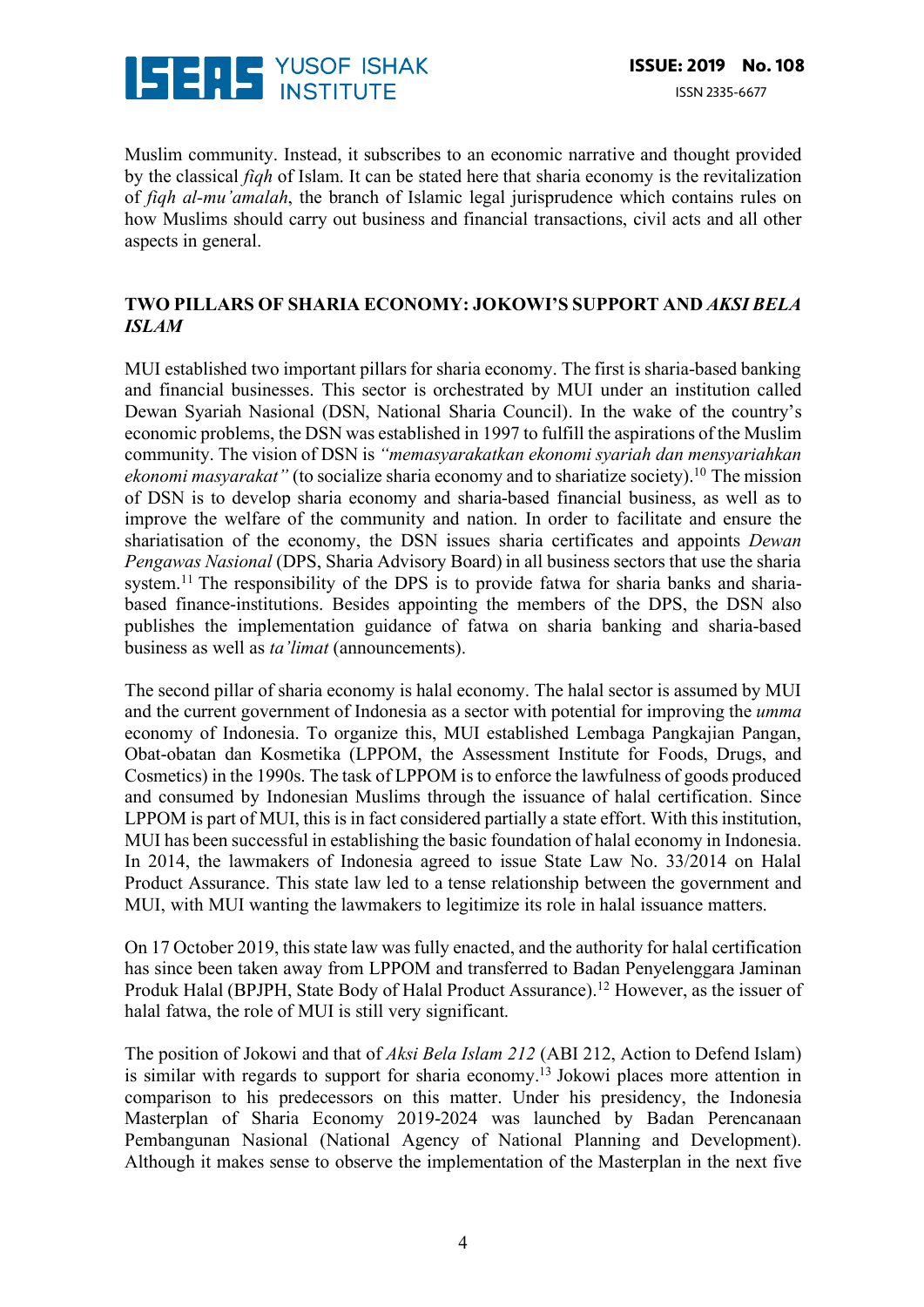

years, this initiative still nonetheless signifies the leaning of Jokowi towards sharia economy.

On top of that, sharia economy also gains ideological boosting from the ABI 212. Although the ABI 212 movement and the Jokowi administration have different agendas, both are able to agree on shariatisation of public life in Indonesia. As for the action of strengthening the political economy of sharia, the alumni of ABI 212 have established 104 minimarts.<sup>14</sup> Interestingly, sharia economy, through halal economy, resonates with many regional governments especially because of the role of MUI in halal certification. Halal economy contributes to the growth of sharia economy at the regional level.

#### **FROM CULTURAL TO STRUCTURAL SHARIATISATION**

The two pillars underpinning the emergence of sharia economy—sharia banking and finance, and halal economy—reflect a significant change of the shariatisation model in Indonesia from cultural to structural. Since the establishment of various Islamic organisations in Indonesia, in particular MUI, the shariatisation of some aspects of public life has been undertaken through the model of cultural shariatisation. All sharia-associated economic activities initiated by MUI for instance have been done without any direct intervention from the state. Although MUI needs policy support from the state, they still intend to implement sharia economy their own way, without any influence from the state.

However, the current intervention by the state in the development of the two pillars of sharia economy—sharia banking and finance, and halal economy—demonstrates its strong will to be involved in the shariatisation project. State intervention also indicates that the position of the Indonesian state to Islam is not neutral. In many cases, although the first initiative of shariatisation comes firstly from MUI as civil society organisation, and not from the state, when the state sees opportunity and benefit, it takes over the shariatisation. This is evident in halal economy.

The state's support for sharia economy, however, is in-sync with the government's priority to promote national economic development. As a Muslim majority country, and with both Muslim and non-Muslim scholars declaring that Islam is compatible with economic growth, the government feels that the sharia economy must be addressed at a policy level. It needs to devise an appropriate strategy in ensuring the promotion of sharia economy does not jeopardise Indonesia`s ability to sustain economic growth, secure access to international markets and retain investor confidence. In other words, state support for sharia economy is prompted by political necessity, but also constrained by current economic realities.

The structural shariatisation of the economy is problematic for the future of Indonesian democracy because it can lead to the shariatisation of other sectors. In a democratic system, structural shariatisation should not be allowed to happen because the state is not allowed to exhibit favoritism of one dominant legal system over others. Halal economy is an obvious example of proliferating the supremacy of one legal system over other legal systems in Indonesia.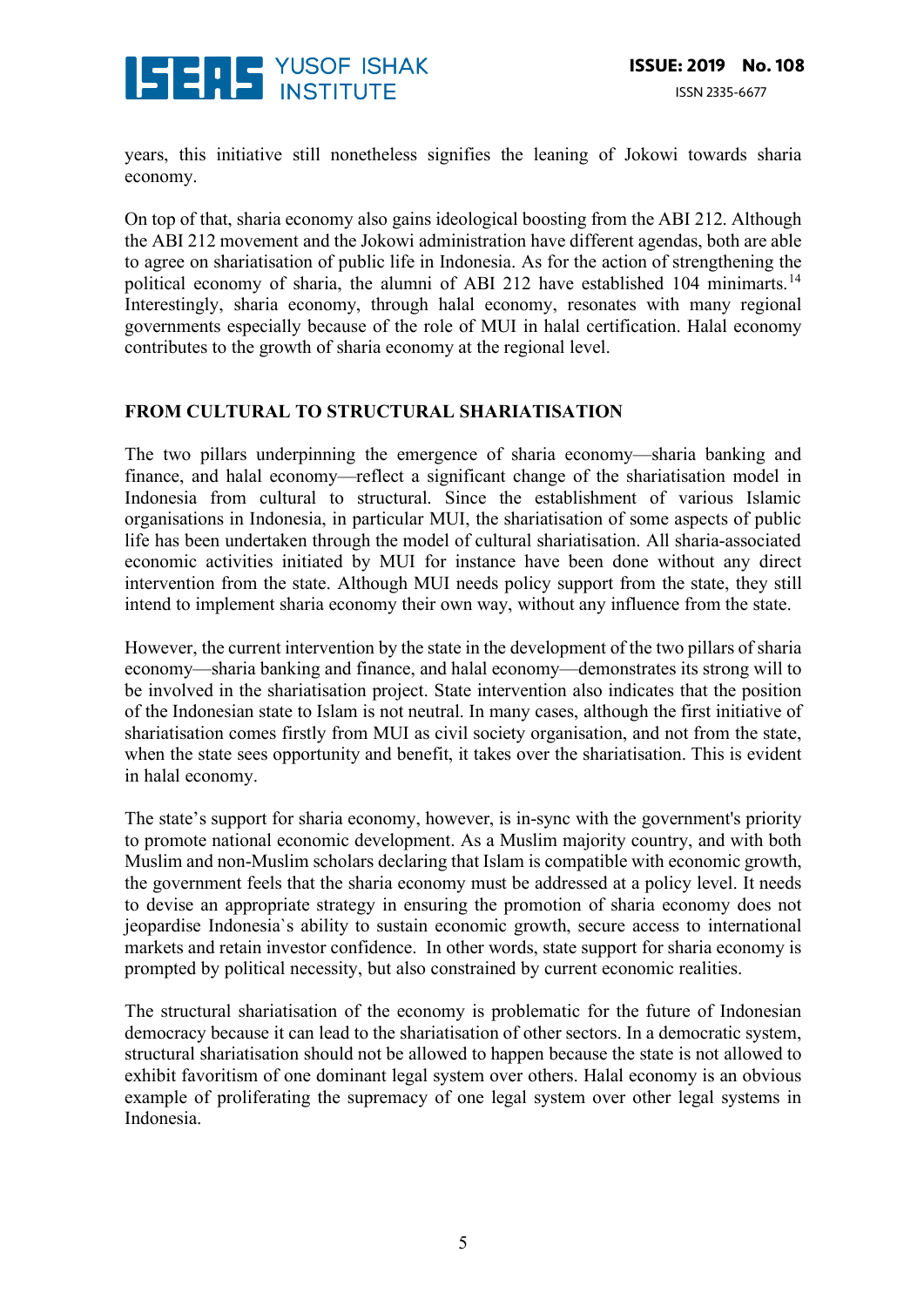

#### **CONCLUSION**

 

Sharia economy, particularly halal economy, is perceived by non-Muslim groups in Indonesia as an economic system that deepens social segregation. In some big cities like Jakarta and Medan, halal-based social segregation has started to appear in the public sphere. People have the tendency to avoid consuming food provided by different religious groups. The legislation process of state laws on sharia economy and halal economy also evidently tend to exclude the interest of minority groups.

Sharia economy is not only about the implementation of sharia doctrine in the economic field but also about its implementation in the legal and public sphere. Some laws on sharia economy –such as sharia banking and halal economy—indicate shariatisation from the cultural and structural angle. The production of state laws in relation to this issue is an obvious sign that the state plays a key role in this shariatisation. It means that the position of the state is no longer neutral. In fact, in the last twenty years, the state has accelerated the process of shariatisation through a growing number of sharia-related state laws.

Importantly, sharia economy goes beyond economics and affects politics within the country as well. This is due to the fact that the implementation of sharia economy is also supported by political efforts. Therefore, it is difficult to separate one from the other.

<sup>&</sup>lt;sup>1</sup> Wilson, Rodney. 2015. *Islam and Economic Policy*. Edinburgh: Edinburgh University Press; Haneef, Muhamed Aslan. 1995. *Contemporary Islamic Economic Thought: A Selected Comparative Analysis*. Selangor: Ikraq.

<sup>2</sup> Khan, Muhammad Akram. 1994. *An Introduction to Islamic Economics*. Islamabad: IIIT.

<sup>&</sup>lt;sup>3</sup> I obtained this information from Habib Hirzin on 5 October 2019. Habib Hirzin himself was general secretary of the Indonesian Chapter of IIIT. Now, he remains active in some activities related to the Islamisation of knowledge nationally and globally.

<sup>&</sup>lt;sup>4</sup> Hefner, Robert W. 1993. "Islam, State, and Civil Society: ICMI and the Struggle for the Indonesian Middle Class." *Indonesia*, no. 56: 1–35.

<sup>5</sup> Guiso, Luigi, Paola Sapienza, and Luigi Zingales. 2003. "'People's Opium? Religion and Economic Attitudes.'" *Journal of Monetary Economics* 50: 225–82.

<sup>6</sup> Kuran, Timur. 2010. *Islam and Mammon: The Economic Predicaments of Islamism*. Princeton: Princeton University Press; Kuran, Timur. 2012. *The Long Divergence: How Islamic Law Held Back the Middle East*. Princeton: Princeton University Press.

<sup>7</sup> Pryor, Frederic L. 2007. "Culture And Economic Systems." *American Journal Of Economics And Sociology* 66 (4): 817–55.

<sup>8</sup> Noland, Marcus. 2005. "Religion and Economic Performance." *World Development* 33 (8): 1215– 32.

<sup>9</sup> Kuran, Timur. 2010. *Islam and Mammon: The Economic Predicaments of Islamism*. Princeton: Princeton University Press.

<sup>&</sup>lt;sup>10</sup> See an official website of DSN at https://dsnmui.or.id, viewed on 18 October 2019.